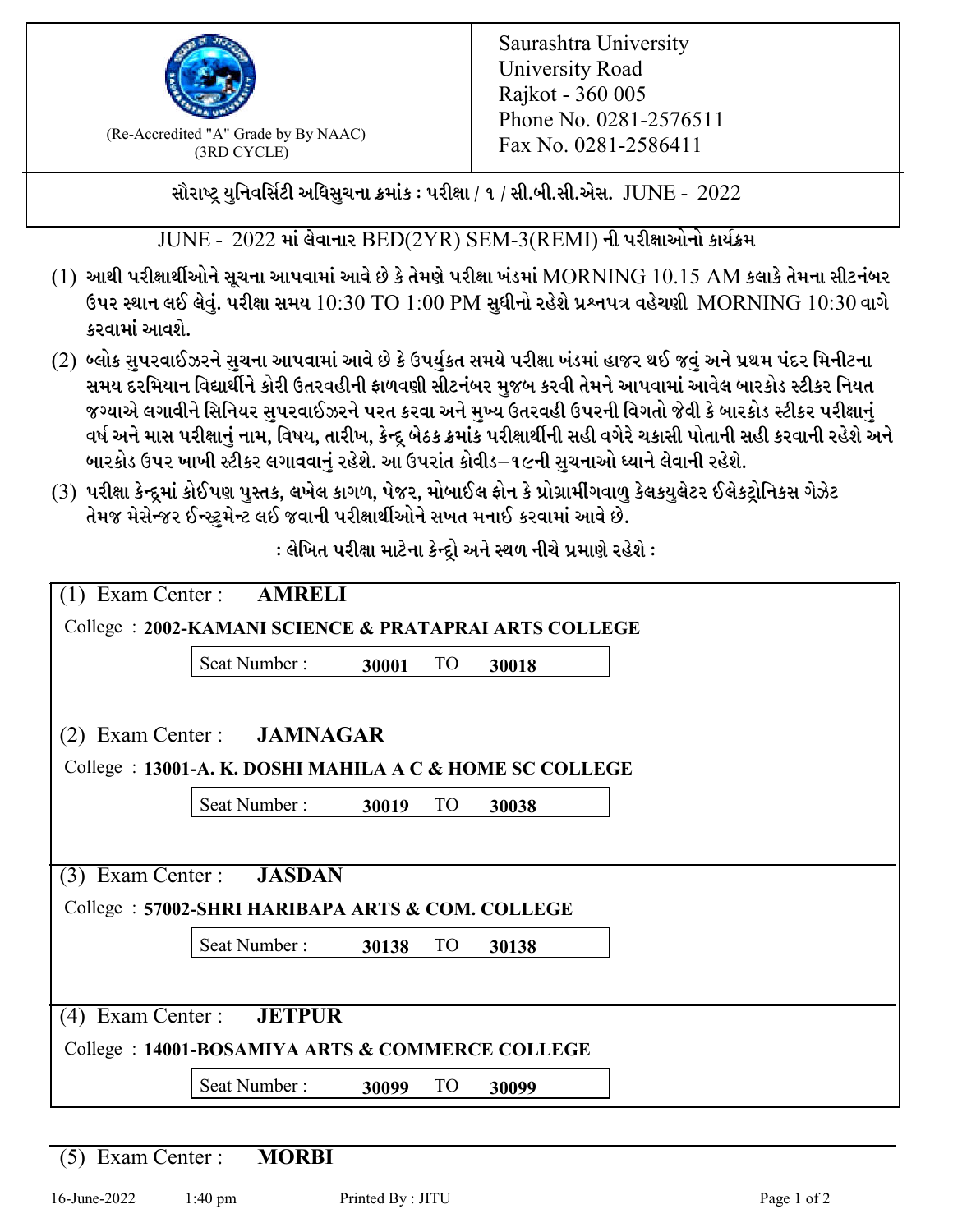## BED(2YR) SEM-3(REMI) June-2022 **SAURASHTRA UNIVERSITY**

University Time Table

| Academic Year: 2021-2022<br>Date & Day | Subject Name                                                                                    | Paper Code<br>(Faculty-Course Code) |
|----------------------------------------|-------------------------------------------------------------------------------------------------|-------------------------------------|
| 16/06/2022<br>Thursday                 | $CORE: 004014301 - CRITICAL$<br>UNDERSTANDING OF ICT<br>(Time: 10:30:00AM To 01:00:00PM)        | 004-014301                          |
| 17/06/2022<br>Friday                   | CORE : 004014302 - LEARNING &<br>TEACHING<br>$(Time : 10:30:00AM$ To $01:00:00PM)$              | 004-014302                          |
| 18/06/2022<br>Saturday                 | CORE : 004014303 - EDUCATIONAL<br>COMMUNICATION SKILL<br>(Time: 10:30:00AM To 12:00:00PM)       | 004-014303                          |
| 20/06/2022<br>Monday                   | ELECTIVE : 004014315 - ENVIRONMENT<br>EDUCATION<br>(Time: 10:30:00AM To 12:00:00PM)             | 004-014315                          |
|                                        | ELECTIVE : 004014317 - EDUCATIONAL<br>STATISTICS<br>(Time: 10:30:00AM To 12:00:00PM)            | 004-014317                          |
| 21/06/2022<br>Tuesday                  | SELF STUDY SKILL COURSES :<br>004014304 - GUJARATI CONTENT<br>(Time : 10:30:00AM To 01:00:00PM) | 004-014304                          |
|                                        | SELF STUDY SKILL COURSES :<br>004014305 - HINDI CONTENT<br>(Time: 10:30:00AM To 01:00:00PM)     | 004-014305                          |
|                                        | SELF STUDY SKILL COURSES :<br>004014306 - SANSKRIT CONTENT<br>(Time : 10:30:00AM To 01:00:00PM) | 004-014306                          |
|                                        | SELF STUDY SKILL COURSES :<br>004014307 - ENGLISH CONTENT<br>(Time: 10:30:00AM To 01:00:00PM)   | 004-014307                          |
|                                        | SELF STUDY SKILL COURSES :<br>004014308 - MATHS CONTENT<br>(Time: 10:30:00AM To 01:00:00PM)     | $004 - 014308$                      |
|                                        | SELF STUDY SKILL COURSES :<br>004014309 - SCIENCE CONTENT<br>(Time: 10:30:00AM To 01:00:00PM)   | $004 - 014309$                      |
|                                        | SELF STUDY SKILL COURSES :<br>004014310 - HISTORY CONTENT<br>(Time: 10:30:00AM To 01:00:00PM)   | 004-014310                          |
|                                        |                                                                                                 |                                     |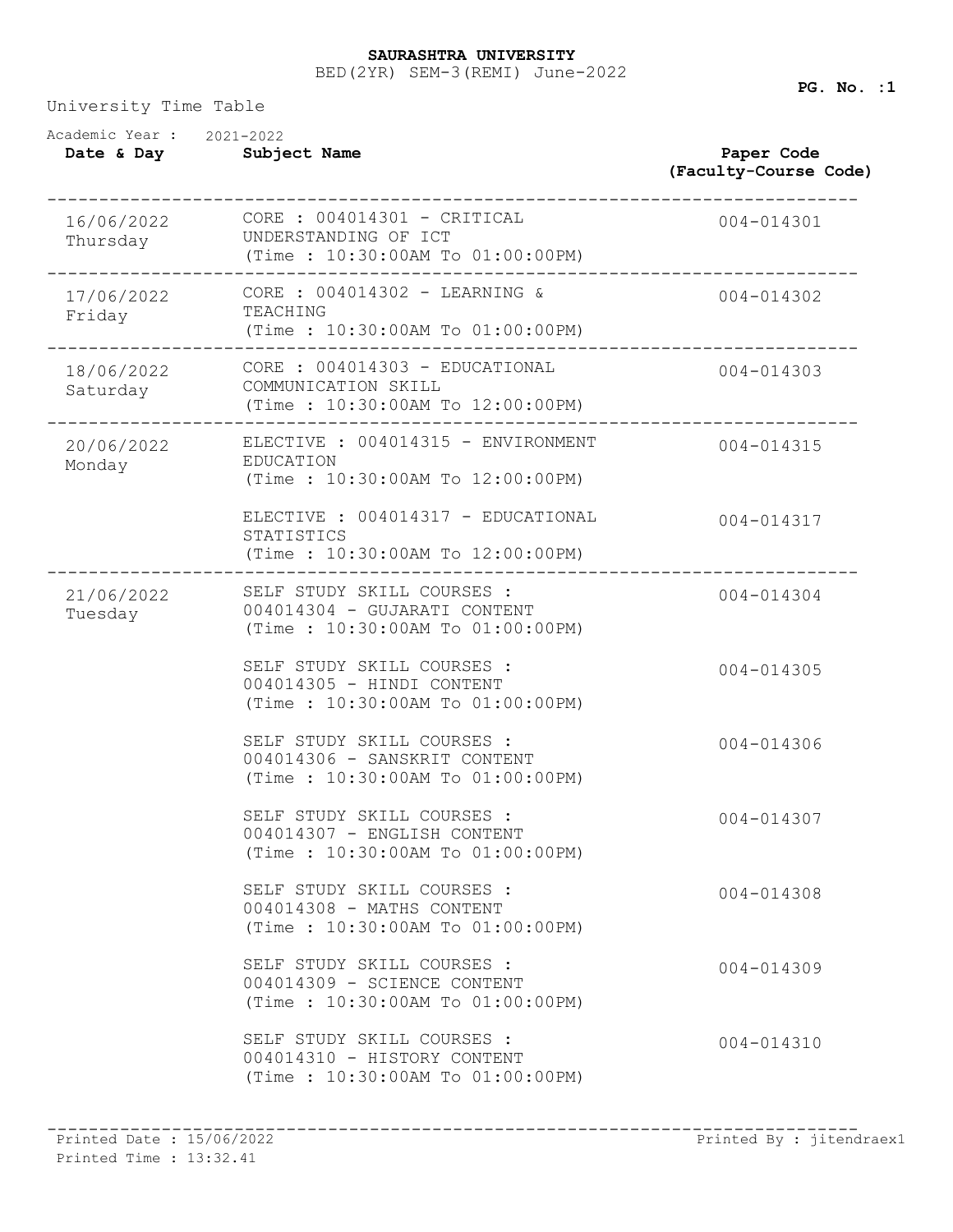University Time Table

| Academic Year: 2021-2022 | Date & Day Subject Name                                                                                          | Paper Code<br>(Faculty-Course Code) |
|--------------------------|------------------------------------------------------------------------------------------------------------------|-------------------------------------|
| Tuesday                  | 21/06/2022 SELF STUDY SKILL COURSES :<br>004014311 - GEOGRAPHY CONTENT<br>(Time: 10:30:00AM To 01:00:00PM)       | 004-014311                          |
|                          | SELF STUDY SKILL COURSES :<br>004014312 - ELEMENTS OF ACCOUNTANCY<br>CONTENT<br>(Time: 10:30:00AM To 01:00:00PM) | 004-014312                          |
|                          | SELF STUDY SKILL COURSES :<br>004014313 - ECONOMICS CONTENT<br>(Time: 10:30:00AM To 01:00:00PM)                  | $004 - 014313$                      |
|                          | SELF STUDY SKILL COURSES :<br>004014314 - BUSINESS ADMINISTRATION<br>CONTENT<br>(Time: 10:30:00AM To 01:00:00PM) | $004 - 014314$                      |
|                          | SELF STUDY SKILL COURSES :<br>004014321 - COMPUTER EDUCATION<br>CONTENT<br>(Time: 10:30:00AM To 01:00:00PM)      | $004 - 014321$                      |

**PG. No. :2**